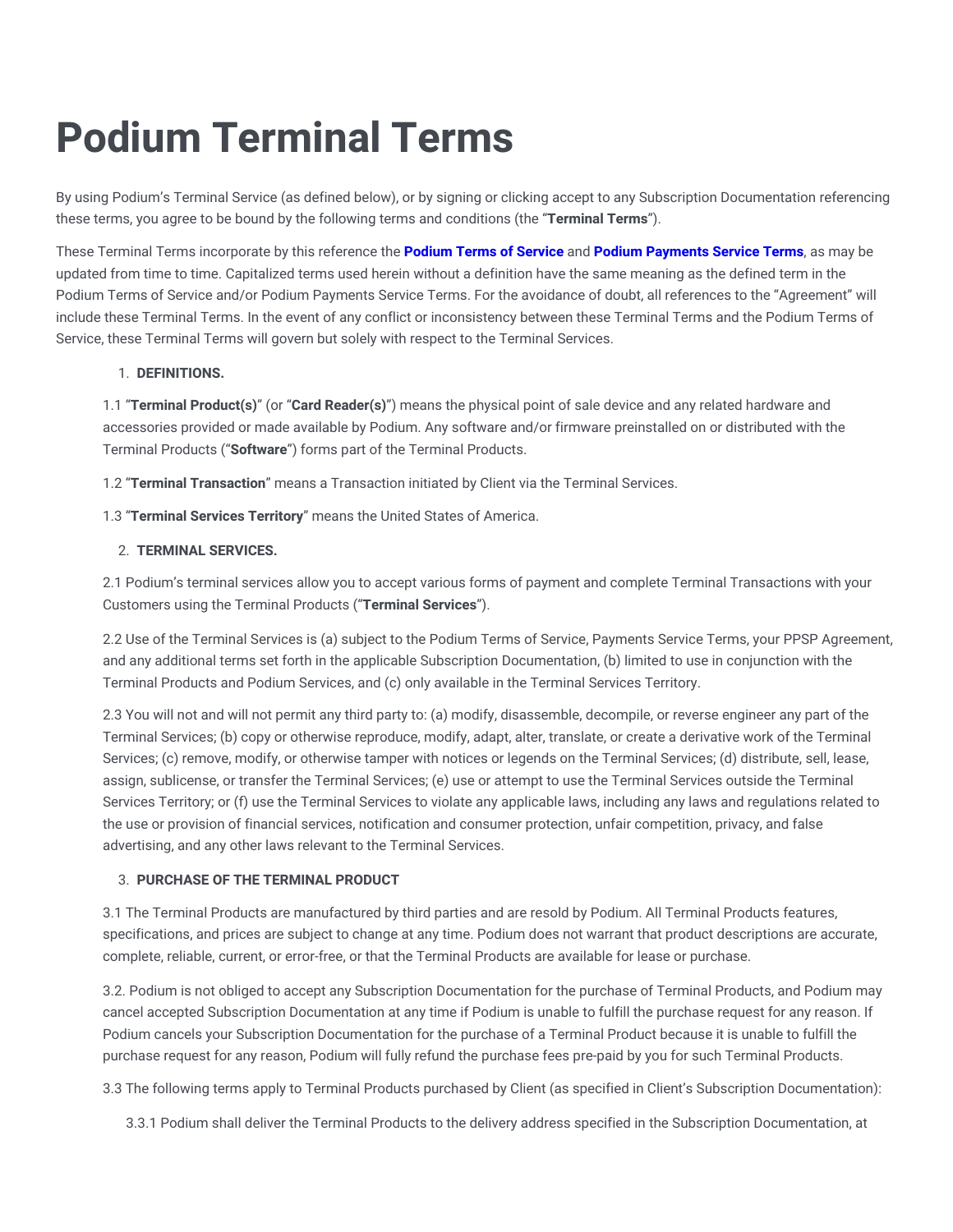which time risk of loss will pass to you. Podium will use commercially reasonable efforts to provide you with an estimated delivery date for each Terminal Product; however such delivery date is a good-faith estimate only and is not binding on Podium. Title to each Terminal Product will transfer to you upon the later of (a) your payment of all applicable purchase fees in respect of such Terminal Product and (b) delivery of the Terminal Product in accordance with this Section.

3.4 Returns. Except as otherwise set forth in Section 9 herein ("Limited Hardware Warranty and Support"), you may return the Terminal Product only within 21 days after the date of your purchase and only in its original packaging and conditions (including all accessories and components). To begin the return process for a Terminal Product, please contact Podium by visiting [https://www.podium.com/contact-us/.](https://www.podium.com/contact-us/) If you follow our instructions, Podium will provide you with return shipping instructions and will refund your purchase price in full using the same method of payment you used to purchase the Terminal Product. Podium will not take title to any returned Terminal Product until the item arrives at the facility to which Podium instructs you to return the Terminal Product. Returns may be subject to a restocking fee. You will be the exporter and importer of record on all returns transactions and will be directly responsible for ensuring that your returns comply with all export and import regulations. Notwithstanding any terms to the contrary, you agree that any duties and taxes that may be recoverable by you will not be charged or collected from Podium or the Payment Service Provider. This clause does not limit any rights that you might have to seek a refund under applicable Law.

#### 4. **USE OF THE TERMINAL PRODUCTS**

4.1 Use of the Terminal Products: (a) is subject to the terms of the Podium Terms of Service, Payments Service Terms, your PPSP Agreement, and any additional terms set forth in the applicable Subscription Documentation; (b) is limited to use in conjunction with the Terminal Services and other Podium Services; and (c) is limited to use by competent trained employees authorized by Client to operate or use Terminal Products and with adequate security measures in place to safeguard Terminal Products and data collected by and held on Terminal Products.

4.2. If the terms of your agreements with your **Customers** require amendment to allow you to use Terminal Products, you must make those amendments before you use the Terminal Products.

4.3 You will not and will not permit any third party to: (a) copy, reproduce, republish, upload, post, transmit, resell, or distribute in any way, any data, content, or any part of a Terminal Product; (b) work around any of the technical limitations implemented in a Terminal Product or enable functionality that is disabled or prohibited; (c) reverse engineer or attempt to reverse engineer a Terminal Products except as expressly permitted by applicable laws; (d) perform or attempt to perform any actions that would interfere with the normal operation of a Terminal Product or impact the use of the Terminal Products by other users; (e) use the Terminal Products in any manner not permitted hereunder or for any purpose other than commercial purposes, and you will not use, or allow any other person to use, the Terminal Products for personal, family, or household use; (f) use the Terminal Product in any location other than the registered location or move the Terminal Products to a new location without registering the device to its new location; (g) remove, modify, deface, or replace any of Podium's or any Payment Service Provider's proprietary notices or marks which appear on or are affixed to a Terminal Product; or (h) use the Terminal Products to violate any applicable laws, including any laws and regulations related to the use or provision of financial services, notification and consumer protection, unfair competition, privacy, and false advertising, and any other laws relevant to the Terminal Products.

#### 5. **SOFTWARE TERMS**

5.1 The Software may be subject to separate license terms ("**EULA**"). You accept the EULA by (a) using the Terminal Products, or (b) installing, copying, or otherwise using or attempting to use the Software. If more than one Software product is included in the Terminal Products, then each Software may have its own EULA. **You are not authorized to install or use the Software unless you first agree to the applicable EULA.** EULAs are not part of these Terminal Terms, but to the extent of any conflict with these Terminal Terms, the EULA will control solely for the Software to which it applies. If any Software does not include a EULA, then Podium grants you a limited, personal license to use that Software only with the Terminal Products on which it was installed and provided to you, and for all purposes under these Terminal Terms, including with regard to limitations on our liability, the Software will be deemed to be part of the Terminal Products on which it was installed.

5.2 You are responsible for installing, integrating, and maintaining the Terminal Products, which includes updating the Software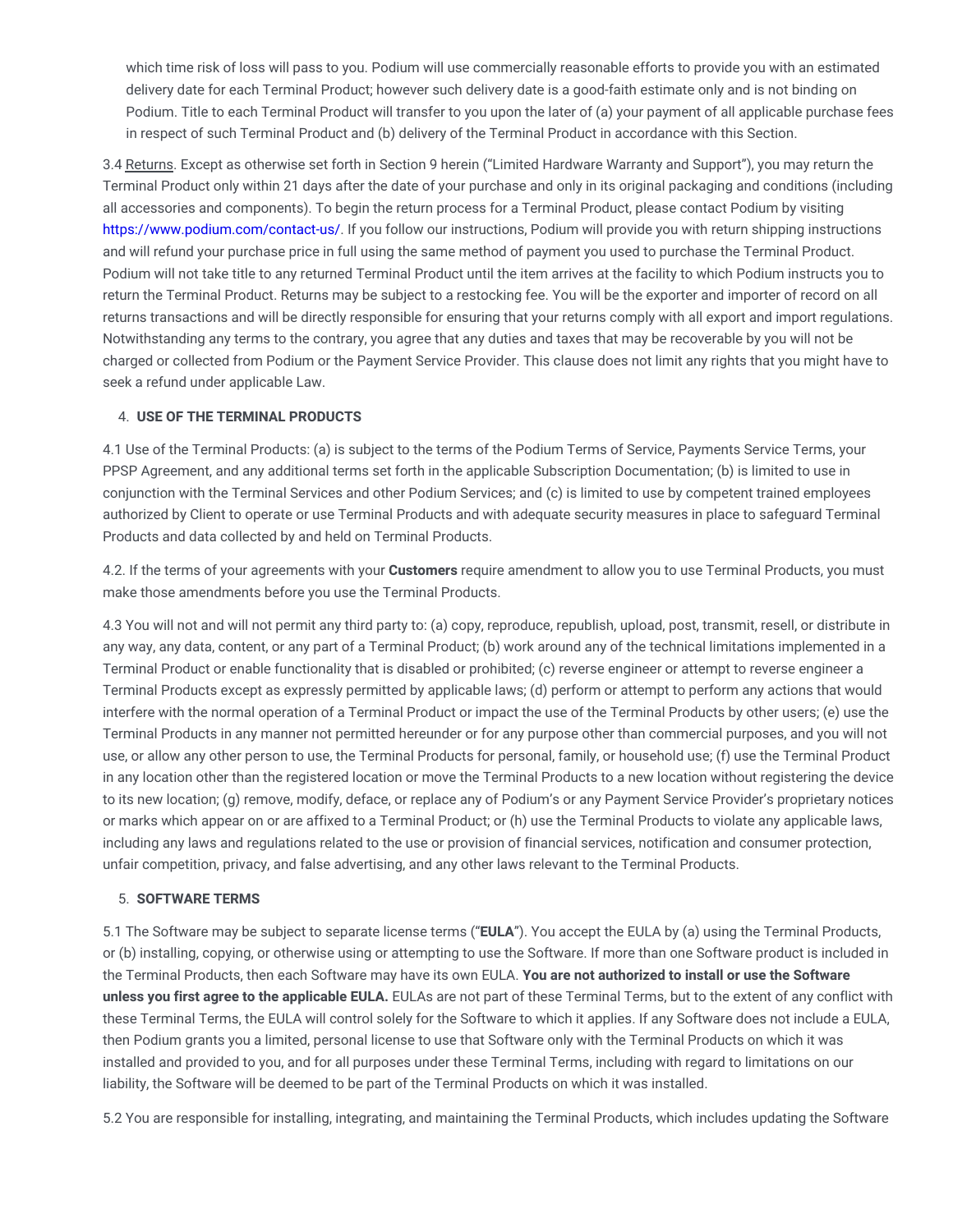as may be required by Podium or its Payment Service Provider from time to time. Podium may make updates to the Terminal Products available to you. You must install these updates to continue using the Terminal Products. Podium will not be obligated to provide services or support for any outdated versions. Any updates are subject to these Terminal Terms unless other terms are provided with the updates.

6. **OWNERSHIP AND RIGHTS** These Terminal Terms do not grant any rights or licenses in the Terminal Services, Terminal Products, or Software other than as expressly stated in these Terminal Terms. As between the parties, Podium owns all right, title and interest, including all intellectual property rights, in and to the Terminal Services, Terminal Products and Software. All rights not expressly granted are reserved.

### 7. **FEES**

7.1 In addition to any other Fees due to Podium under the Subscription Documentation, Client will pay a fee assessed on a per Terminal Transaction basis ("**Terminal Transaction Fee**") and any additional Fees for additional features within the Terminal Services which may be made available by Podium from time to time, unless otherwise stated in the relevant Subscription Documentation, such Fees payable in accordance with the Podium Terms of Service. Unless otherwise agreed in the relevant Subscription Documentation, the Terminal Transaction Fee and other fees associated with the Terminal Services are subject to change at any time and You will be charged at the then-current rates. You are encouraged to check the current rates prior to using the Terminal Services.

7.2 Unless otherwise expressly provided in an applicable Subscription Documentation, Client will pay the purchase fee upon placing the order for purchase of the Terminal Product. If Client fails to pay any amount due under these Terminal Terms according to the payment terms of the Subscription Documentation, Podium may, in its sole discretion, repossess the Terminal Products, in addition to all other rights and remedies that may be available to Podium.

8. **BETA OR PRE-RELEASE VERSIONS** Podium may from time to time provide Client with versions of the Terminal Services and/or Terminal Products that are identified by Podium as "pre-release" or "beta" ("**Pre-release Versions**"). Podium hereby grants Client, subject to the additional license restrictions set forth in Sections 2 and 3, which will apply to the Pre-release Versions as if they were Terminal Services and Terminal Products, a limited, non-transferable, non-exclusive, revocable license, without the right to sublicense, to use such Pre-release Versions for the sole purpose of testing and evaluation. NOTWITHSTANDING ANYTHING TO THE CONTRARY CONTAINED IN THESE TERMINAL TERMS, ALL PRE-RELEASE VERSIONS ARE PROVIDED "AS IS," WITHOUT ANY WARRANTIES, EXPRESS, IMPLIED, OR OTHERWISE (INCLUDING WITHOUT LIMITATION THE LIMITED HARDWARE WARRANTY PROVIDED HEREIN) **AND PODIUM DISCLAIMS ANY IMPLIED REPRESENTATIONS, WARRANTIES, AND CONDITIONS WITH RESPECT TO THE TERMINAL PRODUCTS, INCLUDING WARRANTIES OF MERCHANTABILITY, FITNESS FOR A PARTICULAR PURPOSE, TITLE, QUIET ENJOYMENT, SATISFACTORY QUALITY AND NON-INFRINGEMENT**. CLIENT ACKNOWLEDGES THAT THE PRE-RELEASE VERSIONS ARE EXPERIMENTAL, HAVE NOT BEEN GENERALLY RELEASED, MAY CONTAIN DEFECTS AND DEFICIENCIES THAT PODIUM CANNOT OR WILL NOT CORRECT, AND THAT PODIUM WILL HAVE NO OBLIGATION TO RELEASE TO CLIENT ANY OF SUCH PRE-RELEASE VERSIONS AS A FINAL PRODUCT. Client assumes the entire risk as to the results and performance of Pre-Release Versions. Client acknowledges that Podium has the right to adopt and use any ideas or suggestions that Client makes or gives to Podium with respect to such Pre-release Versions, permanently and throughout the world, without compensation to Client.

#### 9. **LIMITED HARDWARE WARRANTY AND SUPPORT**

9.1 Podium provides a one year limited warranty against defective materials and faulty workmanship in a Terminal Product. The warranty period starts on the date of your original purchase of the Terminal Products from Podium, and ends one year after that date. If you submit a claim during this warranty period that is within the scope of the limited warranty, and you follow Podium's instructions for returning the Terminal Product, Podium will at its option, to the extent permitted by applicable law, either repair the Terminal Product, replace the Terminal Product, or refund to you all or part of the purchase price of the Terminal Product. This limited warranty applies only to unaltered hardware components of the Terminal Products that are used in accordance with these Terminal Terms and not subject to accident, misuse, or neglect.